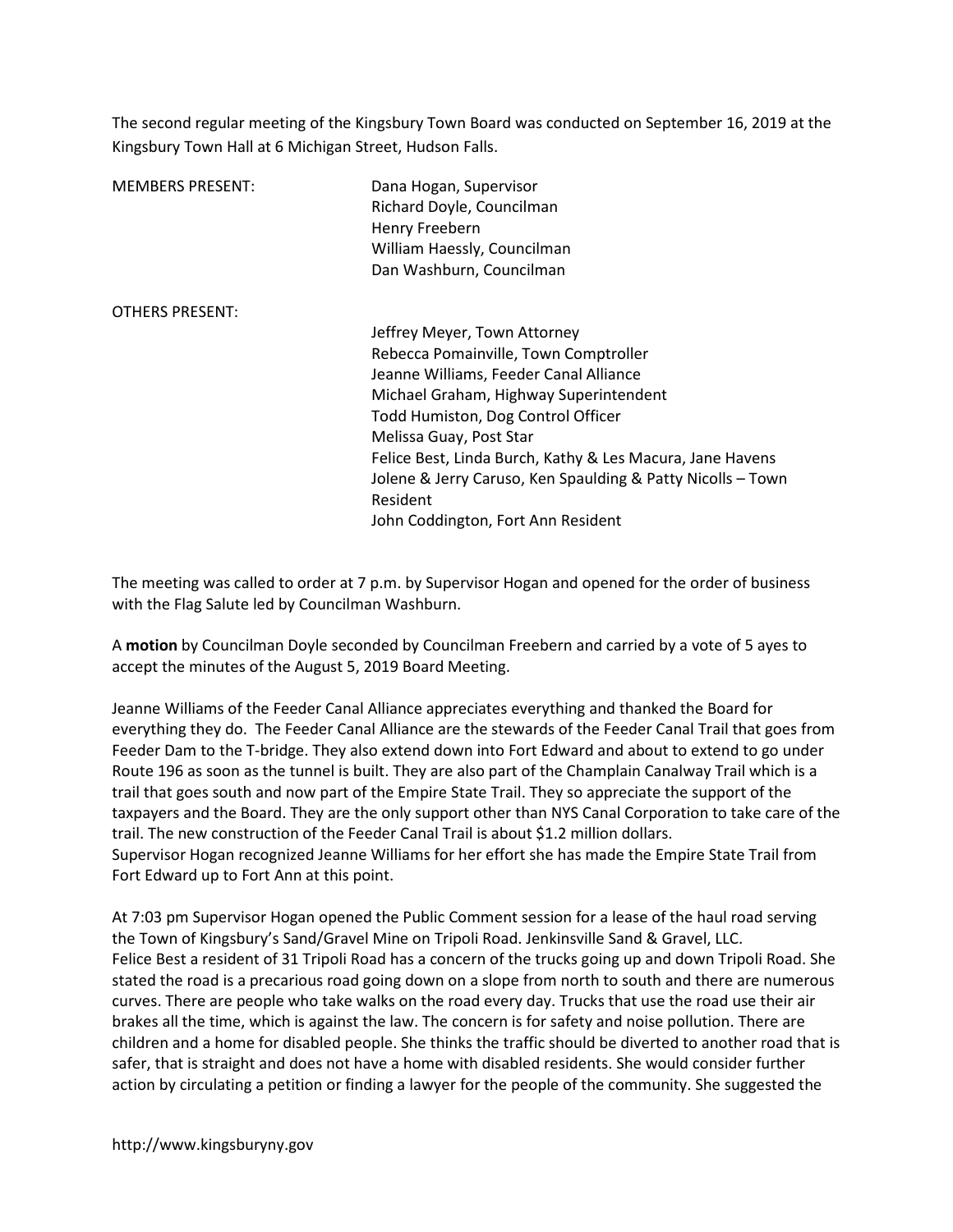Town conduct a study; see how many people walk on Tripoli Road, see how many dangerous accidents have occurred and look into the disabled home that is there.

Supervisor Hogan had a question for Attorney Meyer; We are not approving any permits for that location, correct, they have a DEC permit that is valid? Attorney Meyer does not know the status of the mining permit for Jenkinsville Sand & Gravel but he does know the Town of Kingsbury has a permit to mine. The Board is looking to grant Jenkinsville Sand & Gravel an alternative access onto and off Tripoli Road.

Felice Best stated there are no speed limit signs on Tripoli Road. From Dean Road to Tripoli it curves very quickly and is a dangerous spot and is a spot of many accidents.

Councilman Washburn stated he believes Jenkinsville Sand & Gravel already has approval he has a right of way on Rocky Way.

Tripoli Road is in the Town of Kingsbury and in the Town of Fort Ann. Highway Superintendent Michael Graham will contact Paul Winchell, Fort Ann Highway Superintendent in regard to requesting a speed limit change for all of Tripoli Road.

Supervisor Hogan asked Attorney Meyer if NYS mining permits required a traffic study. Attorney Meter is not aware of it but will look into it.

Supervisor Hogan would like to look into two things, if a traffic study has been done per NYS mining permits and the right of way on Rocky Way.

Fort Ann resident John Coddington commented on the traffic on Tripoli Road.

Linda Burch a resident of Tripoli Road commented the traffic has gotten worse over the years. There are many more big trucks. Her biggest concern is the speeding trucks.

Councilman Freebern commented there is more traffic than ever on all the Town roads and people are using the side roads to get someplace.

Patty Nicolls asked if jake brakes were legal in the Town of Kingsbury. Highway Superintendent Graham does not believe the Town has an ordinance against jake brakes but will check the Town Code. The discussion continued.

Fort Ann resident John Coddington stated Rocky Way is part of his right of way which he pays tax on approximately half an acre that he cannot use. The other residents on Rocky Way also pay taxes on the right of way. If the right of way is used will he have to listen to trucks all day long and what will it do to the value of his property.

Supervisor Hogan commented Jenkinsville Sand & Gravel has access to his pit through a right of way on Rocky Way but was trying to limit the impact requesting a lease of a haul road serving the Town of Kingsbury's Sand/Gravel mine on Tripoli Road. The discussion continued.

Councilman Haessly stated some of the problems that may occur will lie with the Town of Fort Ann; Rocky Way residents and Jenkinsville Sand & Gravel are located in the Town of Fort Ann.

Councilman Doyle stated there is an added benefit to the Town; there will be more access to the gravel. Highway Superintendent Michael Graham you can only mine so much then you have to reclaim the surface.

Resident Jerry Caruso commented that Jenkinsville Sand & Gravel could also have access from Burquist Road and he probably will operate one way or another it just depends how he will come out.

Councilman Washburn stated DEC suggested access through the Town of Kingsbury's driveway at their gravel pit.

Resident Jane Havens commented jake brakes are not illegal in Kingsbury but are illegal in Fort Edward Village. Under NYS Ordinance they are legal unless prohibited by a local government.

Resident Ken Spaulding stated on some of the roads in Kingsbury the speed limit has been reduced to 45 mph but there is still a problem with speeding. Supervisor suggested contacting Sheriff Jeff Murphy to report the problem.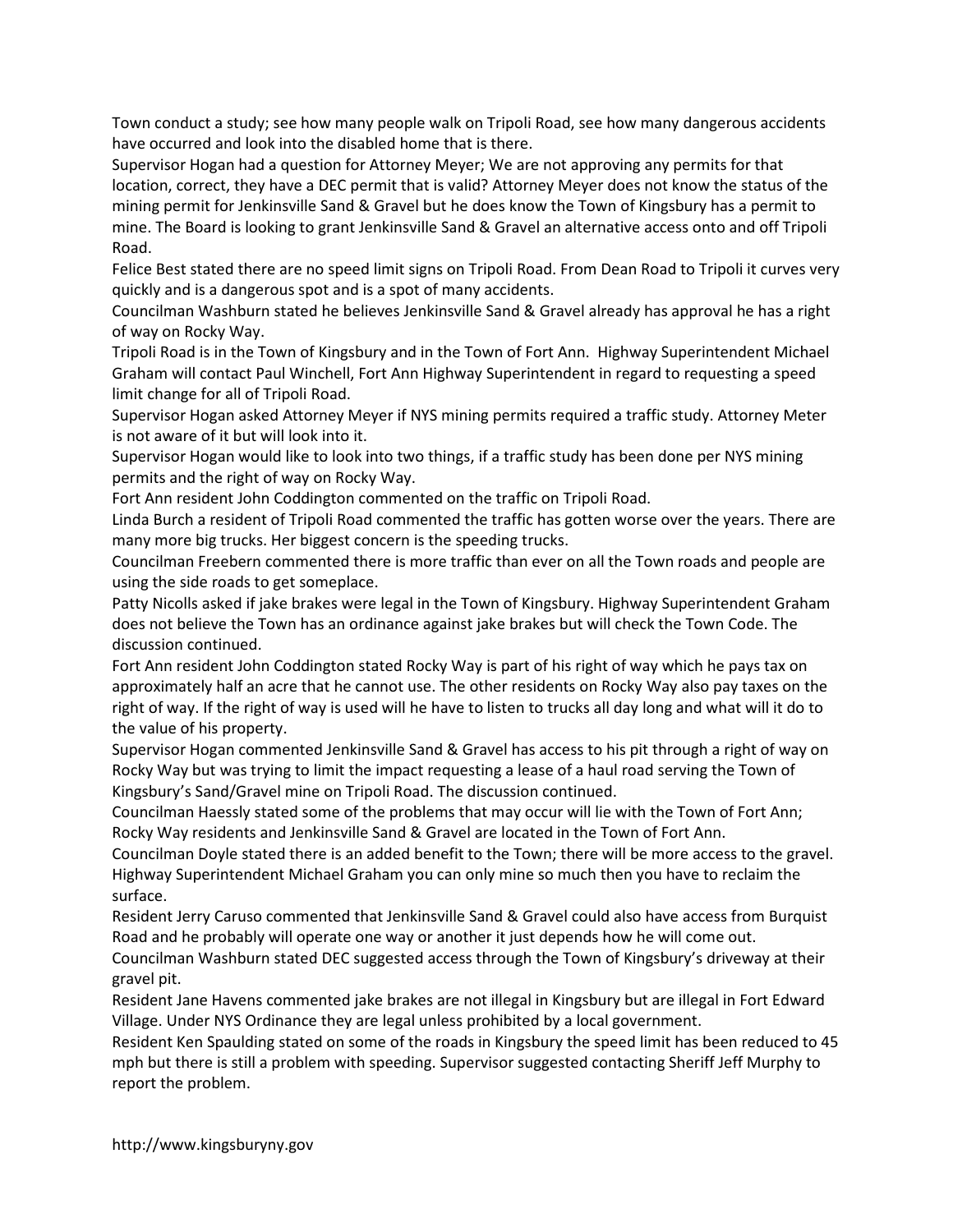Supervisor Hogan closed the Public Comment Session at 7:33 pm, no action will be taken at this time.

Supervisor Hogan received a request from Resident Les Macura to speak on a subject related to the next agenda item; appointment of Sole Assessor and a re-appointment to a member Board of Assessment Review.

Kingsbury resident Les Macura of County Route 41 thanked the Board and Supervisor Hogan for the opportunity to speak. Mr. Macura spoke about his concerns with the current Assessor and Board of Assessment review. The discussion continued. Councilman Haessly also addressed his concerns with the current assessor. Supervisor Hogan stated he had received no written complaints against Ms. Adamec. Attorney Meyer's recommendation is to allow the assessor to do her job; if the Board is unhappy with Ms. Adamec they have the option of investigating any complaints. A motion by Councilman Freebern seconded by Councilman Doyle and carried by a vote of 4 ayes and one nay to re-appoint Colleen Adamec for a six-year term as Kingsbury Sole Assessor from October 1, 2019 thru September 30, 2025. Supervisor Hogan announced that Stephanie Lemery will not be seeking a re-appointment to The Board of Assessment Review. The Town Clerk indicated it is not necessary to appoint a replacement right away, there will be time to advertise for the position. A discussion followed. The personnel committee, Councilman Haessly and Councilman Doyle, will meet.

### HIGHWAY SUPERINTENDENT:

Michael Graham reported they are working near Ginny Rae's where there have been some flooding issues over the summer. They are making good progress and should be complete soon.

### COUNCILMAN REPORT:

Councilman Doyle asked if there was a time table for the completion of the cable installation for high internet on Town roads. Superintendent Graham stated he is not certain when it will be complete. A discussion followed. There is concern the boxes containing the wires will be hit this winter when plowing snow.

Supervisor Hogan commented the more high speed internet customers you have with online orders generates more sales tax to the county.

## SUPERVISOR REPORT:

Supervisor Hogan read a letter received commending the Town Clerk for reaction to an emergency in obtaining a birth certificate for a Massachusetts resident.

Supervisor Hogan reported that last week on very short notice he attempted to communicate that there would be a presentation by Tony Jordan on Bail, Discovery & Speedy Reform at the Kingsbury Town Hall. Mr. Jordan expressed a great deal of concern about this; there will be two more presentations throughout the County. Supervisor Hogan would encourage anyone interested in this topic to attend. What it means to us as a community we are going to see more people not facing jail time; they will be released on their own recognizance and not subject to bail. This is a half a million dollar mandate passed onto to local communities by New York State with no funding to go with it. A discussion followed.

## WRITTEN REPORTS:

A **motion** by Councilman Freebern seconded by Councilman Doyle and carried by a vote of 5ayes to accept the reports of certain officers for the month of August as follows: Town Clerk: Paid to EnCon \$3,145.58; Paid to Supervisor \$4,447.57; Paid to the Village of Hudson Falls \$52.00; Paid to Ag & Markets for Population Control \$211.00 Town Comptroller: Receipts \$110,034.76; Disbursements \$195,870.80 Town Justice for July: \$18,632.90